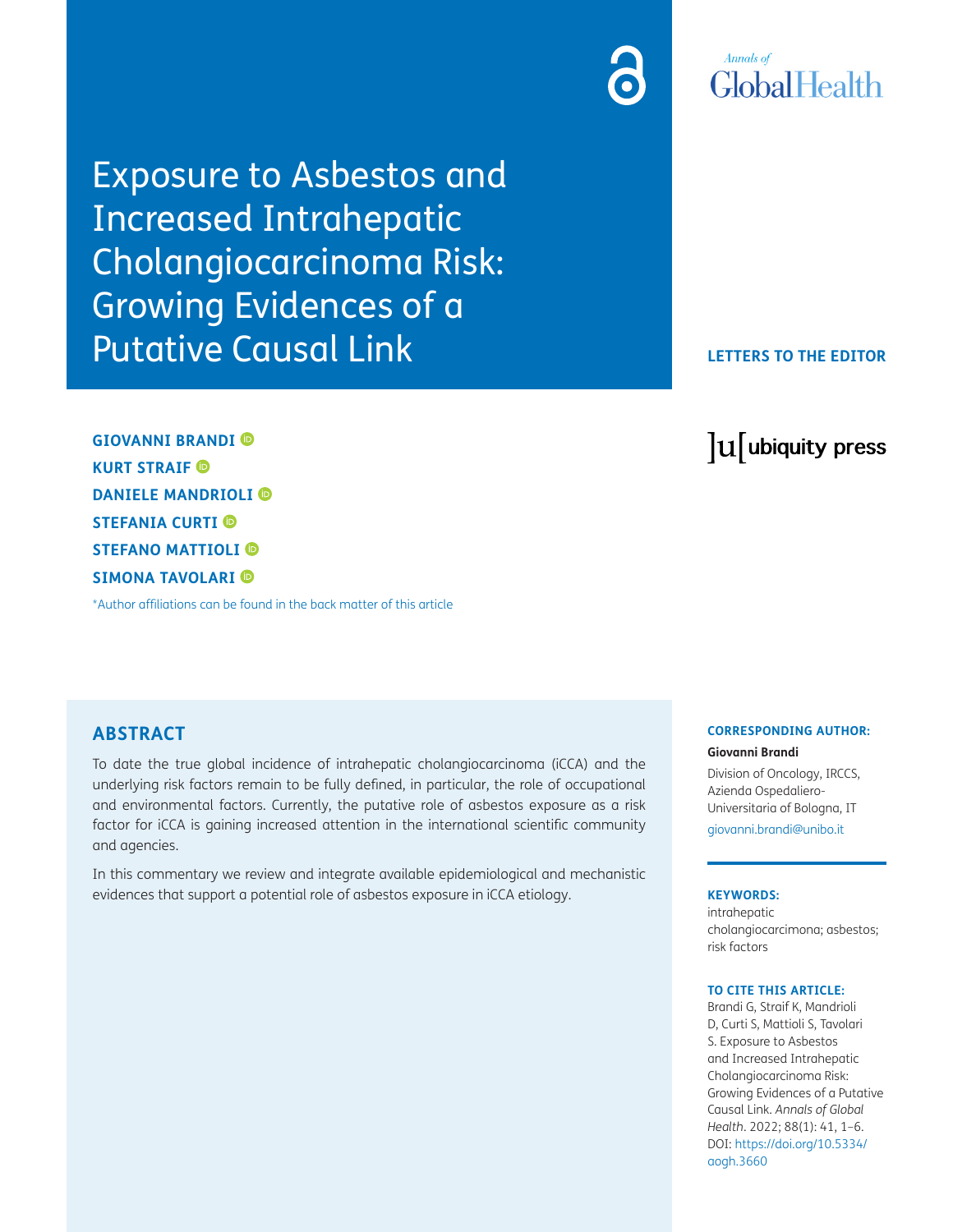### **INTRODUCTION**

Intrahepatic cholangiocarcinoma (iCCA) arises from the epithelial cells within the liver bile ducts and represents the second most common primary liver cancer after hepatocellular carcinoma (HCC). One of the major challenges in the field of iCCA is to define the true global incidence of this disease and the underlying risk factors. Although still considered a rare malignancy in Europe and USA, in the past decades age-standardized iCCA incidence appeared to steadily increase in most locations worldwide [\[1\].](#page-4-0) However, this trend needs to be interpreted with caution due to the lack of a separate code for iCCA, extrahepatic (eCCA) and perihilar (pCCA) cholangiocarcinomas in the historical versions of the International Classification of Diseases (ICD) coding system. It is undeniable, though, that the hospital charge of patients with a diagnosis of iCCA is increased in the last 15 years; this increase has been registered not only in USA, but also in other international referral centers for hepato-biliary cancers worldwide, including Italian hospitals [[2,](#page-4-1) [3\]](#page-4-2). An important issue that has been raised by some authors as a possible bias in the identification of the true iCCA global incidence is the misclassification of this disease as HCC or liver metastases. However, it is important to underline that in international referral centers for hepato-biliary cancers, the differential diagnosis among these hepatic lesions is quite easy. Indeed, apart from the morphology and the obvious search of the primary cancer (in case of suspect for liver metastases), a panel of specific antibodies for immunohistochemistry (IHC) analysis is routinely employed for diagnostic purpose and include: CK20(+), CK7(–/+), CDX2(+) for metastatic colorectal cancer (CRC); CK7(+), TTF1(–), p40(+) for squamous-cell lung cancer; CK7(+), TTF1(+), p40(–) for lung adenocarcinoma; synaptophisin(+), cromogranin(+), TTF1(+) for lung small-cell carcinoma (which is morphologically very different from iCCA anyway); HSA(+), arginase-1(+) and glutamine synthetase(+) for HCC; CK7(+), CK19(+) and CEAp(+) for iCCA. As the diagnostic reliability of this standardized procedures is recognized worldwide, the suspect of a misleading diagnosis may be ruled out with reasonable confidence. Overall, the data from the real world of clinical practice, along with the finding that about 21% of the diagnosed cancers of unknown primary sites (CUPs) are biliary tract cancers [\[4\],](#page-4-3) seem to suggest that the global incidence of iCCA is likely underestimated than overestimated.

Currently certain pathological/genetic conditions (including primary sclerosing cholangitis, hepatolithiasis, bile duct cysts, Caroli's disease, liver fluke infections and hemochromatosis type 1) have been recognized as risk factors for iCCA [\[1](#page-4-0), [5\]](#page-4-4). In East Asia (Thailand, Laos, Cambodia and Vietnam), where liver flukes are *endemic*, parasitic infections with *Clonorchis sinensis* and *Opisthorchis viverrini* represent the dominant risk factor for this disease [\[1\]](#page-4-0). A different scenario occurs in Western countries, where the associated risk factors still remain unknown in most of the diagnosed iCCA cases [\[1\]](#page-4-0). To date the role of occupational and environmental risk factors in iCCA development has been little investigated. An increased iCCA incidence has been reported among Japanese printing workers following chronic exposure to the volatile organic solvents 1,2-dichloropropane and dichloromethane [\[6](#page-4-5), [7\].](#page-4-6) Interestingly, whole-exome sequencing (WES) analysis of the tumor tissue of these workers has revealed a unique mutational profile and a mutation burden 30-fold higher to that observed in iCCAs of patients not exposed to these solvents [\[8\].](#page-4-7) However, as the global number of subjects exposed to 1,2-dichloropropane and dichloromethane is limited, other occupational and environmental risk factors need to be considered to explain the worldwide increase in iCCA incidence.

In this commentary we review current epidemiological and molecular evidence that support a potential link between asbestos exposure and increased iCCA risk.

## **ASBESTOS AND ICCA: FINDINGS FROM EPIDEMIOLOGICAL, MOLECULAR AND HISTOLOGICAL STUDIES**

The possible association between asbestos exposure and biliary tract cancers was firstly observed some decades ago by Selikoff et al. who reported a significant increase (RR = 2.42,  $p < 0.01$ ) of death for gall bladder/bile duct cancer among 17 800 asbestos insulation workers of USA and Canada from 1967 to 1986 [\[9\].](#page-4-8) This possible association has been investigated in subsequent

Brandi et al. **2** *Annals of Global Health* DOI: 10.5334/aogh.3660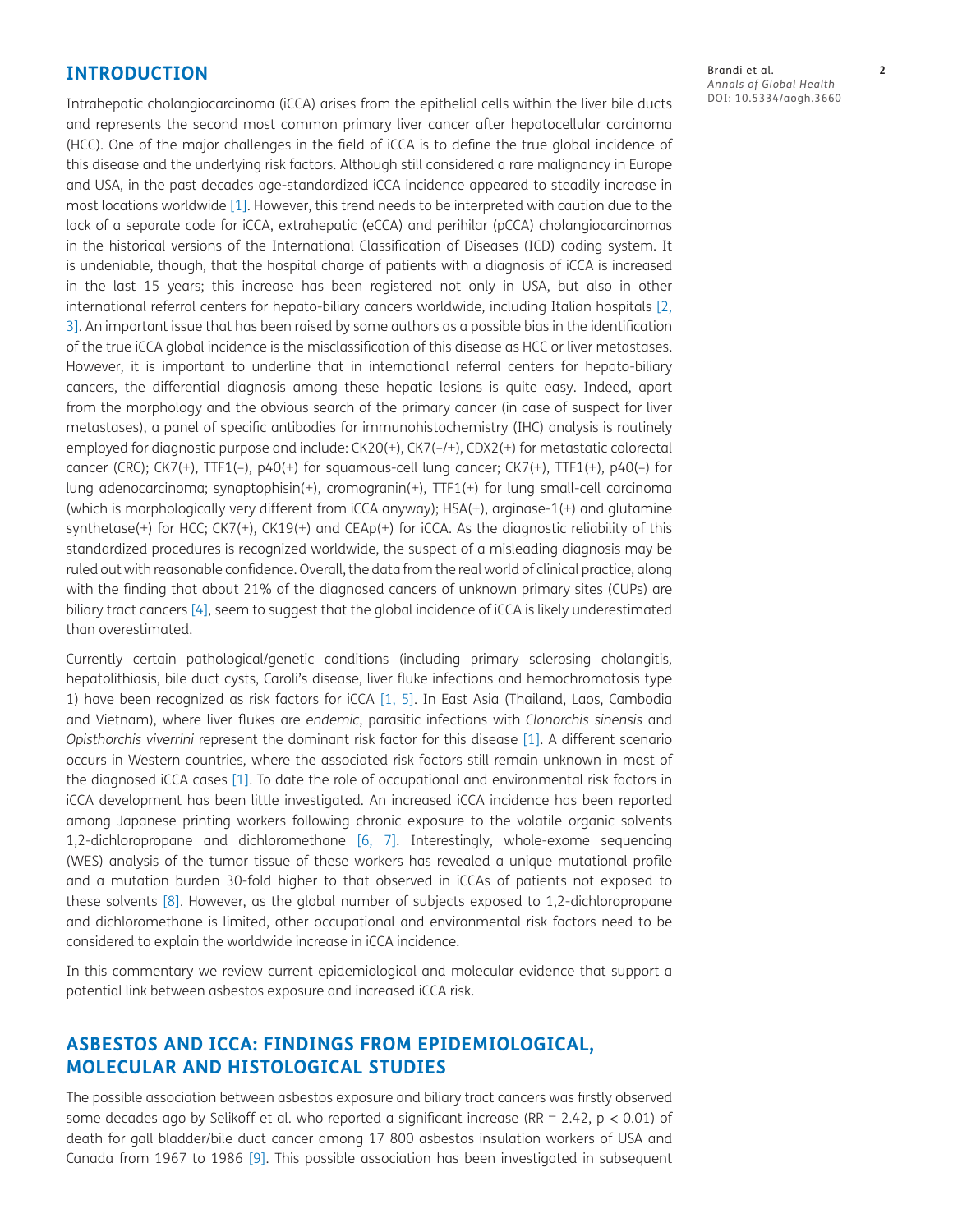cohort studies [\[10,](#page-4-9) [11\]](#page-4-10), even if the lack of distinction between iCCA and HCC makes the results of these studies difficult to interpret ([Table 1](#page-2-0)). More compelling evidences have been provided from the first two case-control studies ever published on this topic [\[12](#page-4-11), [13\]](#page-4-12). The first study was carried out in Italy and included 69 iCCAs and 86 eCCAs patients matched up to four controls per case. An increased risk for iCCA in workers exposed to asbestos (OR = 4.81 95% CI 1.73–13.33) was observed, whereas limited evidence was found for eCCA (OR = 2.09 95% CI 0.83-5.27) [\[12\]](#page-4-11). The second casecontrol study was nested in the Nordic Occupational Cancer (NOCCA) cohort and included 1 458 iCCA and 3 972 eCCA cases from population-based cancer registries of Finland, Iceland, Norway and Sweden [\[13\].](#page-4-12) National decennial census data on occupations from 1960 to 1990 were linked to the NOCCA asbestos job-exposure matrix; notably it was observed an increasing risk of iCCA with cumulative exposure to asbestos, with an OR of 1.7 (95% CI 1.1 to 2.6) for subjects with a cumulative exposure of  $\geq$ 15.0 f/mL × years compared to never exposed [\[13\]](#page-4-12).

Brandi et al. **3** *Annals of Global Health* DOI: 10.5334/aogh.3660

| <b>TYPE OF</b><br><b>STUDY</b> | <b>NO OF</b><br><b>SUBJECTS</b>                     | <b>WORKERS'</b><br><b>CATEGORY</b>                                              | <b>YEARS</b> | <b>ASBESTOS EXPOSURE</b><br><b>ASSESSMENT</b>                                                                                                                                                                               | <b>CANCER</b><br><b>SITE</b>            | <b>EFFECT MEASURES</b>                                                                                                                                                                                                                                                                                                                                                     |
|--------------------------------|-----------------------------------------------------|---------------------------------------------------------------------------------|--------------|-----------------------------------------------------------------------------------------------------------------------------------------------------------------------------------------------------------------------------|-----------------------------------------|----------------------------------------------------------------------------------------------------------------------------------------------------------------------------------------------------------------------------------------------------------------------------------------------------------------------------------------------------------------------------|
| Cohort<br>$[10]$               | • 4427 workers<br>$\cdot$ 22135<br>matched controls | Shipbreaking<br>workers                                                         | 1975-1989    | A panel of seven experts<br>was asked to assess<br>exposure subjectively                                                                                                                                                    | Liver and<br>Intrahepatic<br>bile ducts | HR <sub>adi</sub> 1.6 (95% CI 1.08-2.36)                                                                                                                                                                                                                                                                                                                                   |
| Cohort<br>$[11]$               | 12578 workers                                       | Asbestos-<br>cement<br>workers                                                  | 1934-2006    | Two expert industrial<br>hygienists estimated<br>asbestos exposure based<br>on already collected data,<br>for each plant and period                                                                                         | Liver and<br>Intrahepatic<br>bile ducts | SMR 0.99 (95% CI 0.81-1.20) (Males)<br>SMR 0.87 (95% CI 0.42-1.60)<br>(Females)                                                                                                                                                                                                                                                                                            |
| Case-control<br>$[12]$         | • 41 iCCA cases<br>• 149 controls                   | All the different<br>occupations<br>of cases and<br>controls were<br>considered | 2006-2010    | Based on detailed entire<br>job history and calendar<br>periods, assessment of<br>past asbestos exposure<br>(Yes/No) was performed<br>independently by two<br>Occupational Physicians,<br>unaware of case/control<br>status | Intrahepatic<br>bile ducts              | Occupational exposed to asbestos<br>vs not exposed OR <sub>adi</sub> 4.81 (95% CI<br>$1.73 - 13.33$                                                                                                                                                                                                                                                                        |
| Case-control<br>$[13]$         | $\cdot$ 1458 iCCA cases<br>• 6773 controls          | All the different<br>occupations<br>of cases and<br>controls were<br>considered | 1971-2005    | The exposure to asbestos<br>for each subject was<br>estimated by applying<br>the NOCCA job-exposure<br>matrix (JEM) to the<br>available occupational<br>codes of cases and<br>controls                                      | Intrahepatic<br>bile ducts              | Cumulative exposure<br>1.0 (reference):0 $f/mL \times years$<br>OR <sub>adi</sub> 1.1 (95% CI 0.9-1.3): 0.1-4.9<br>$f/mL \times years$<br>OR <sub>adi</sub> 1.3 (95% CI 0.9-2.1): 5.0-9.9<br>$f/mL \times years$<br>OR <sub>adi</sub> 1.6 (95% CI 1.0-2.5): 10.0-14.9<br>$f/mL \times years$<br>OR <sub>adi</sub> 1.7 (95% CI 1.1-2.6): $\geq$ 15.0<br>$f/mL \times years$ |

In order to hypothesize a role of asbestos exposure in iCCA development, the detection of fibers in the intrahepatic biliary tract is mandatory. Two recent exploratory studies reported the deposition of asbestos fibers in the bile/gallbladder of patients with benign diseases of the biliary tract and, more interestingly, in the liver of iCCA patients living in Casale Monferrato, an area of Italy at high level of environmental exposure to asbestos [\[14,](#page-4-13) [15\].](#page-4-14) These findings are in line with previous studies showing that, beyond the respiratory tract, asbestos fibers may disseminate through other organs in the body, including the liver and the biliary tract [\[16](#page-4-15), [17\].](#page-4-16) Undoubtedly, the detection of fibers in the liver does not represent per se a sufficient condition to sustain a causal link between asbestos exposure and iCCA development, as they have been detected also in some cancers not related to asbestos exposure [\[16\].](#page-4-15) Nevertheless, this finding deserves further investigations to shed more light on the whole spectrum of extra-pulmonary cancers related to asbestos exposure. Indeed, the susceptibility to asbestos-induced carcinogenesis seems to vary among the different tissue types, making some organs at a higher cancer risk (or more prone to earlier cancer development) compared to other ones [\[9\]](#page-4-8). It is widely recognized that inflammatory response plays an important role in cancer onset and progression, and biliary tract diseases associated with

<span id="page-2-0"></span>**Table 1** Cohort and case-control studies investigating occupational asbestos exposure and iCCA risk.

<sup>a</sup> Estimates from logistic regression models conditioned on matching variables (year of birth, gender and country). Abbreviations: HR<sub>adi</sub>: adjusted hazard ratio; SMR: standardized mortality ratio; OR<sub>adj</sub>: adjusted Odds ratio; f/mL: fibers/mL; NOCCA: Nordic Occupational Cancer Study.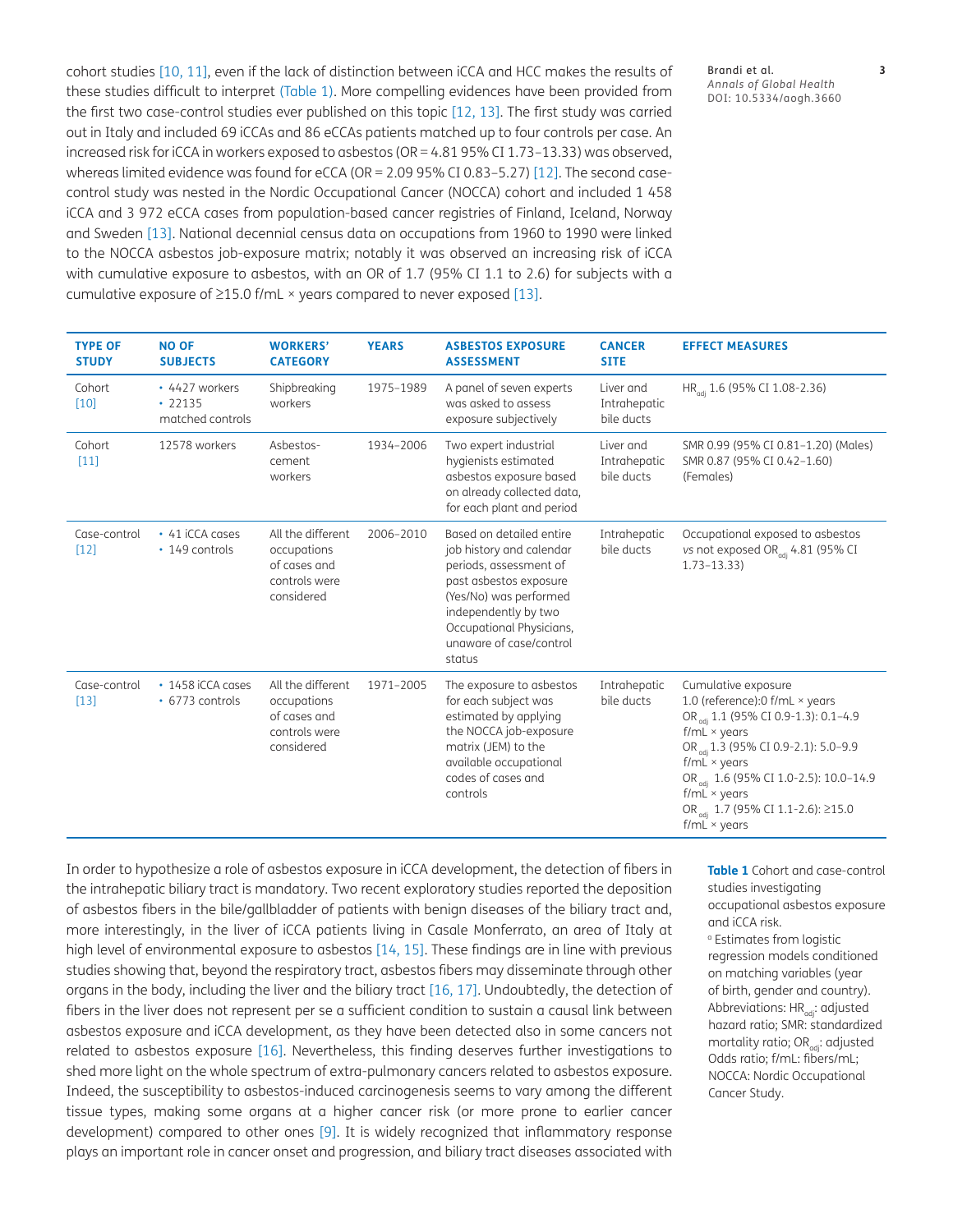chronic inflammation (primary sclerosing cholangitis, hepatolithiasis, choledochal cysts and liver fluke infections) have been established as risk factors for iCCA development [\[1\].](#page-4-0) Interestingly, thin and long asbestos fibers can induce a state of chronic inflammation in target tissues, due to their ability to persist for a very long time and to stimulate the prolonged release of pro-inflammatory cytokines by activated macrophages [\[18\]](#page-4-17). In this scenario, it is possible that asbestos fibers trapped in the smaller hepatic sinusoids may induce a state of chronic inflammation in the liver, similarly to what occurs in biliary tract diseases associated with chronic inflammation, leading to cell malignant transformation and cancer development.

From a molecular point of view, the knowledge of the mechanisms driving iCCA carcinogenesis is rapidly evolving due to the availability of high throughput analytical technologies such as nextgeneration sequencing. In lung cancer, genomic profiling identified a distinctive molecular signature in asbestos-exposed patients compared to not-exposed, including copy number aberrations in the 2p16, 9q33.1 and 19p13 loci and MRPL1, INPP4A, SDK and SEMA5B somatic mutations [19, 20]. In malignant pleural mesothelioma, a classic model of asbestos-related cancer, BAP1 has been reported as the most frequently altered gene, with a frequency ranging from 23% to 57% of cases [\[21,](#page-5-0) [22](#page-5-1)]. Similarly, a recent WES analysis on iCCA patients, categorized according to recognized risk factors for this disease and to the Italian National Mesothelioma Register (ReNaM) questionnaire for asbestos exposure, revealed a higher rate of BAP1 somatic mutations in asbestos-exposed patients compared to non-exposed (27% vs 5%, p-value = 0.0289) [\[23\].](#page-5-2) Furthermore, the first clinical case of a 47 years-old patient developing an iCCA in absence of risk factors, except for occupational exposure to low levels of asbestos for about 15 years, has been reported [\[24\]](#page-5-3). This patient, along with BAP1 loss of heterozygosity in tumor cells (a frequent genetic event in iCCA [\[25\]\)](#page-5-4), also carried a BAP1 germline mutation (c.255\_255 + 6del). Interestingly, in humans, cells with BAP1 germline mutations have been shown to be more susceptible to asbestos carcinogenesis, because of their reduced ability to repair DNA damages and to trigger apoptosis following exposure to environmental carcinogens [\[26\].](#page-5-5) However, as BAP1 molecular alterations have been detected also in cancer patients occupationally not-exposed to asbestos [\[27](#page-5-6), [28\]](#page-5-7), further studies are needed to better clarify the role of BAP1 gene in asbestos-induced carcinogenesis.

### **CONCLUSIONS**

Currently, about 125 million of people are still environmentally exposed to asbestos worldwide, even in countries that banned its use [\[29\]](#page-5-8). Recently, the possible role of asbestos exposure as a risk factor for iCCA is gaining increased attention in the international scientific community and agencies [\[30,](#page-5-9) [31](#page-5-10)].

Overall, the body of evidences coming from epidemiological and mechanistic studies addresses to a putative causal role of asbestos in the genesis of iCCA, deserving further investigations in large observational studies with accurate asbestos exposure assessment.

### **FUNDING INFORMATION**

This work was supported by Fondazione Venturi-Donato to Prof. G. Brandi.

### **COMPETING INTERESTS**

The authors have no competing interests to declare.

### <span id="page-3-0"></span>**AUTHOR AFFILIATIONS**

#### **Giovanni Brandi**[orcid.org/0000-0003-0013-2858](https://orcid.org/0000-0003-0013-2858)

Division of Oncology, IRCCS, Azienda Ospedaliero-Universitaria of Bologna, IT; Department of Experimental, Diagnostic and Specialty Medicine, University of Bologna, IT **Kurt Straif**[orcid.org/0000-0003-1402-2406](https://orcid.org/0000-0003-1402-2406)

ISGlobal, Barcelona, Spain and Boston College, MA, US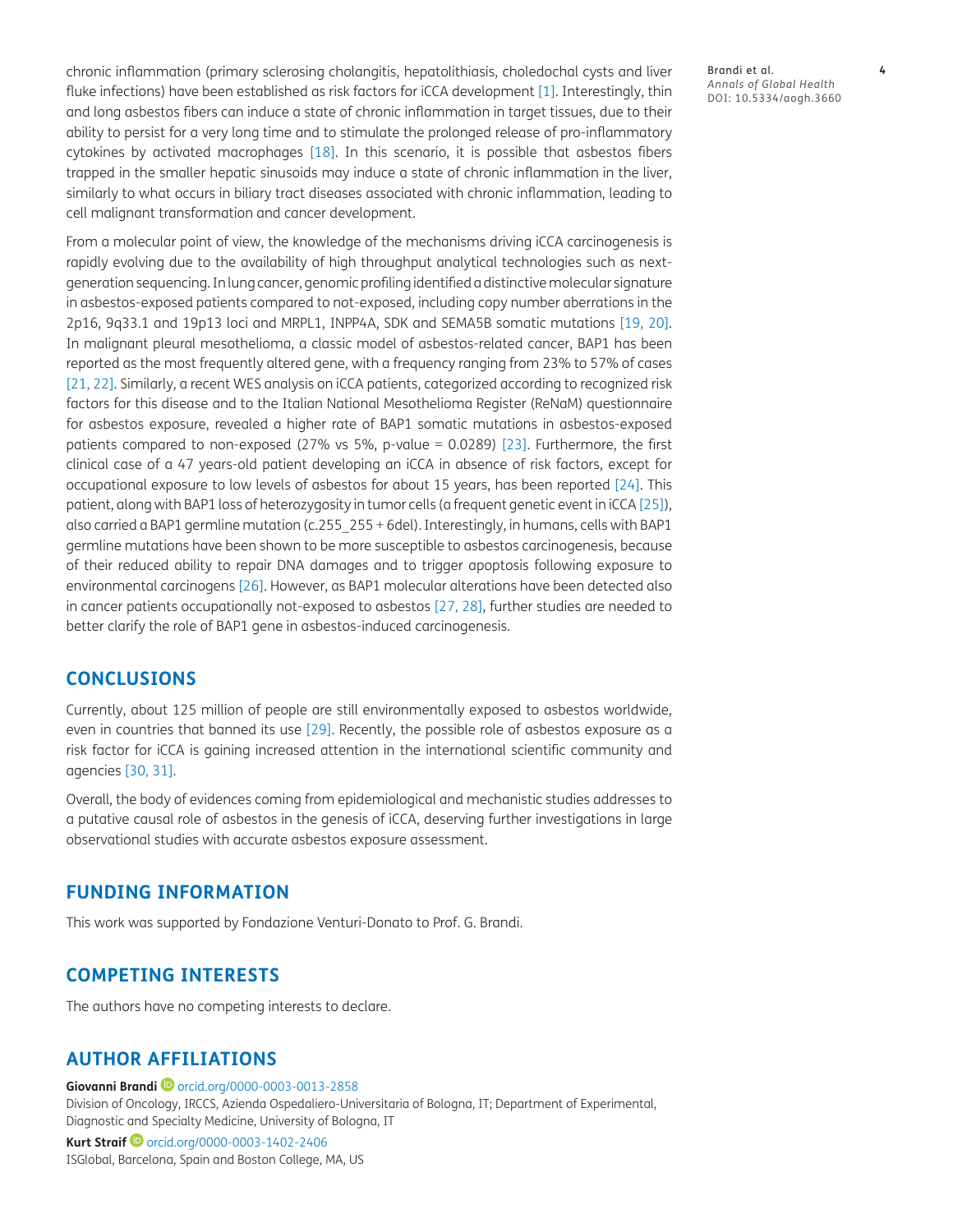### **Daniele Mandrioli**[orcid.org/0000-0001-6156-6516](https://orcid.org/0000-0001-6156-6516) Cesare Maltoni Cancer Research Center, Ramazzini Institute, Bologna, IT

**Stefania Curti ©** [orcid.org/0000-0003-4343-8873](https://orcid.org/0000-0003-4343-8873) Department of Medical and Surgical Sciences, University of Bologna, IT

**Stefano Mattioli <sup>1</sup>** [orcid.org/0000-0002-9639-7430](https://orcid.org/0000-0002-9639-7430) Department of Environmental and Preventive Sciences, University of Ferrara, IT

**Simona Tavolari iD** [orcid.org/0000-0002-2410-9698](https://orcid.org/0000-0002-2410-9698) Division of Oncology, IRCCS, Azienda Ospedaliero-Universitaria of Bologna, Italy; Department of Experimental, Diagnostic and Specialty Medicine, University of Bologna, IT

# **REFERENCES**

- <span id="page-4-0"></span>1. **Khan SA, Tavolari S, Brandi G.** Cholangiocarcinoma: Epidemiology and risk factors. *Liver Int*. 2019; 39: 19–31. DOI:<https://doi.org/10.1111/liv.14095>
- <span id="page-4-1"></span>2. **Saha SK, Zhu AX, Fuchs CS, Brooks GA.** Forty-year trends in cholangiocarcinoma incidence in the U.S.: Intrahepatic disease on the rise. *Oncologist*. 2016; 21: 594–599. DOI: [https://doi.org/10.1634/](https://doi.org/10.1634/theoncologist.2015-0446) [theoncologist.2015-0446](https://doi.org/10.1634/theoncologist.2015-0446)
- <span id="page-4-2"></span>3. **Ransome E, Tong L, Espinosa J, Chou J, Somnay V, Munene G.** Trends in surgery and disparities in receipt of surgery for intrahepatic cholangiocarcinoma in the US: 2005–2014. *J Gastrointest Oncol*. 2019; 10: 339–347. DOI: <https://doi.org/10.21037/jgo.2018.12.07>
- <span id="page-4-3"></span>4. **Hainsworth JD, Rubin MS, Spigel DR,** et al. Molecular gene expression profiling to predict the tissue of origin and direct site-specific therapy in patients with carcinoma of unknown primary site: A prospective trial of the Sarah Cannon research institute. *J Clin Oncol*. 2013; 31: 217–223. DOI: [https://doi.](https://doi.org/10.1200/JCO.2012.43.3755) [org/10.1200/JCO.2012.43.3755](https://doi.org/10.1200/JCO.2012.43.3755)
- <span id="page-4-4"></span>5. IARC Monographs, Vol. 100B.
- <span id="page-4-5"></span>6. **Kumagai S, Sobue T, Makiuchi T,** et al. Relationship between cumulative exposure to 1,2-dichloropropane and incidence risk of cholangiocarcinoma among offset printing workers. *Occup Environ Med*. 2016; 73: 545–552. DOI: <https://doi.org/10.1136/oemed-2015-103427>
- <span id="page-4-6"></span>7. IARC Monographs, Vol. 110.
- <span id="page-4-7"></span>8. **Mimaki S, Totsuka Y, Suzuki Y,** et al. Hypermutation and unique mutational signatures of occupational cholangiocarcinoma in printing workers exposed to haloalkanes. *Carcinogenesis*. 2016; 37: 817–826. DOI:<https://doi.org/10.1093/carcin/bgw066>
- <span id="page-4-8"></span>9. **Selikoff IJ, Seidman H.** Asbestos-associated deaths among insulation workers in the United States and Canada, 1967–1987. *Ann. N. Y. Acad. Sci*. 1991; 643: 1–14. DOI: [https://doi.](https://doi.org/10.1111/j.1749-6632.1991.tb24439.x) [org/10.1111/j.1749-6632.1991.tb24439.x](https://doi.org/10.1111/j.1749-6632.1991.tb24439.x)
- <span id="page-4-9"></span>10. **Wu WT, Lin YJ, Li CY,** et al. Cancer attributable to asbestos exposure in shipbreaking workers: A matched-cohort study. *PLoS One*. 2015; 10: e0133128. DOI: [https://doi.org/10.1371/journal.](https://doi.org/10.1371/journal.pone.0133128) [pone.0133128](https://doi.org/10.1371/journal.pone.0133128)
- <span id="page-4-10"></span>11. **Luberto F, Ferrante D, Silvestri S,** et al. Cumulative asbestos exposure and mortality from asbestos related diseases in a pooled analysis of 21 asbestos cement cohorts in Italy. *Environ Health*. 2019; 18: 71. DOI:<https://doi.org/10.1186/s12940-019-0510-6>
- <span id="page-4-11"></span>12. **Brandi G, Di Girolamo S, Farioli A,** et al. Asbestos: A hidden player behind the cholangiocarcinoma increase? Findings from a case-control analysis. *Cancer Causes Control*. 2013; 24: 911–918. DOI: [https://](https://doi.org/10.1007/s10552-013-0167-3) [doi.org/10.1007/s10552-013-0167-3](https://doi.org/10.1007/s10552-013-0167-3)
- <span id="page-4-12"></span>13. **Farioli A, Straif K, Brandi G,** et al. Occupational exposure to asbestos and risk of cholangiocarcinoma: A population-based case-control study in four Nordic countries. *Occup Environ Med*. 2018; 75: 191–198. DOI:<https://doi.org/10.1136/oemed-2017-104603>
- <span id="page-4-13"></span>14. **Grosso F, Randi L, Croce A,** et al. Asbestos fibers in the gallbladder of patients affected by benign biliary tract diseases. *Eur J Gastroenterol Hepatol*. 2015; 27: 860–864. DOI: [https://doi.org/10.1097/](https://doi.org/10.1097/MEG.0000000000000357) [MEG.0000000000000357](https://doi.org/10.1097/MEG.0000000000000357)
- <span id="page-4-14"></span>15. **Grosso F, Croce A, Libener R,** et al. Asbestos fiber identification in liver from cholangiocarcinoma patients living in an asbestos polluted area: A preliminary study. *Tumori*. 2019; 105: 404–410. DOI: <https://doi.org/10.1177/0300891619839305>
- <span id="page-4-15"></span>16. **Auerbach O, Conston AS, Garfinkel L, Parks VR, Kaslow HD, Hammond EC.** Presence of asbestos bodies in organs other than the lung. *Chest*. 1980; 77: 133–7. DOI:<https://doi.org/10.1378/chest.77.2.133>
- <span id="page-4-16"></span>17. **Langer AM.** Inorganic particles in human tissues and their association with neoplastic disease. *Environ Health Perspect*. 1974; 9: 229–33. DOI: <https://doi.org/10.1289/ehp.749229>
- <span id="page-4-17"></span>18. **Padmore T, Stark C, Turkevich LA, Champion JA.** Quantitative analysis of the role of fiber length on phagocytosis and inflammatory response by alveolar macrophages. *Biochim. Biophys. Acta Gen. Subj*. 2017; 1861: 58–67. DOI: <https://doi.org/10.1016/j.bbagen.2016.09.031>